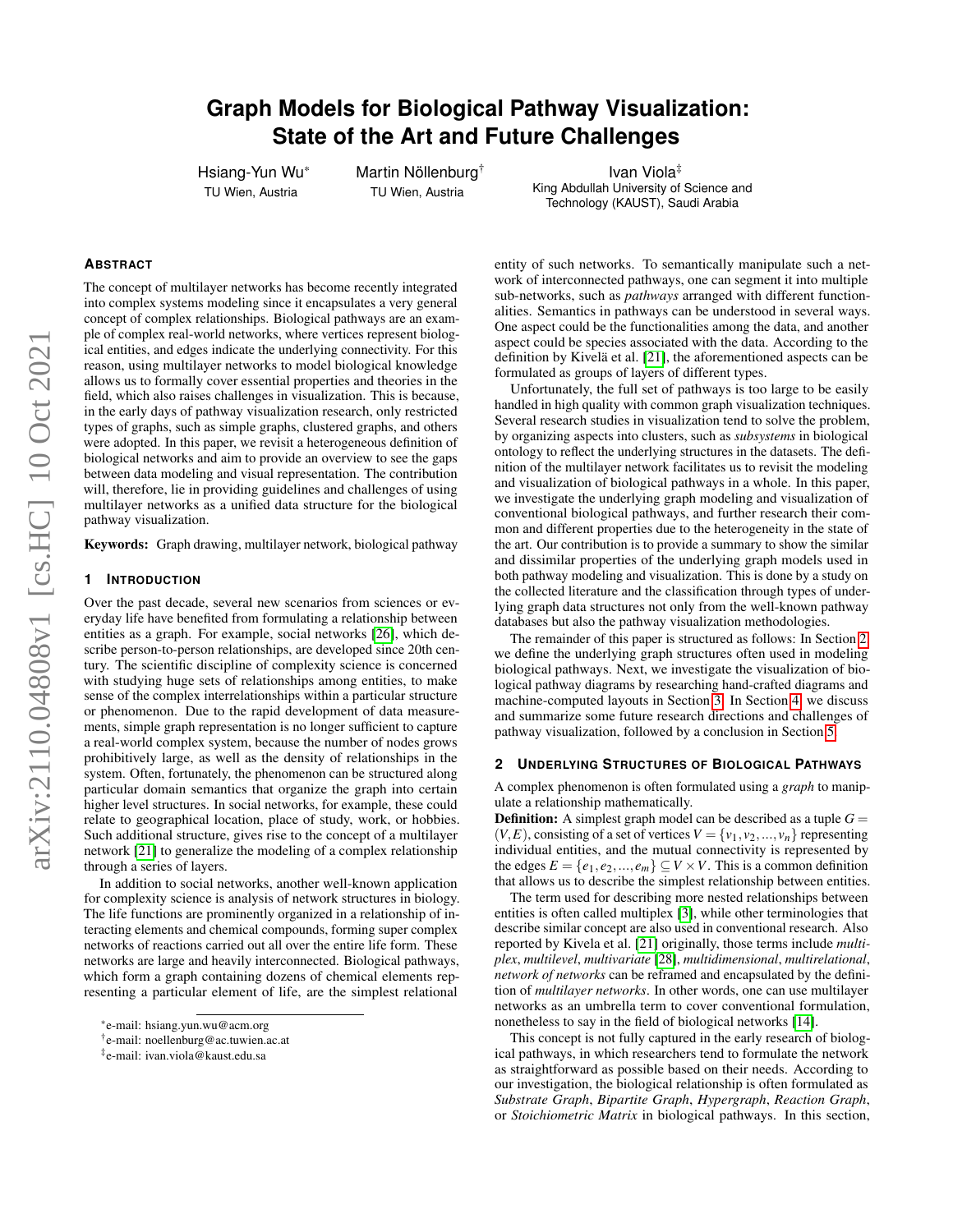we summarize different graph structures that are frequently used in modelling biological pathways, and in comparison to the formulation of multilayer networks. This will give readers an overview of the models and further understand the power of using multilayer network in the future. We have described the simplest graph definition and will explain how it is expended to model biological pathways.

# <span id="page-1-0"></span>**2.1 Substrate Graph**

The development of computational tools in systems biology allows us to analyze the collected datasets through the power of computers [\[41\]](#page-4-5). The underlying data structure is important in the sense that it requires efficient access to the data so that the algorithms can perform efficiently. The substrate graph is one of the pioneering graph structures.



Definition: A substrate graph is essentially equal to the simple graph introduced previously. Nonetheless, since enzymes binding with chemical reactants are called substrates (*mi* in the figure), for each  $v \in V$  in a substrate graph represent multiple reactants together with enzymes as a single vertex. For each  $e \in E$  in a substrate graph describes a reaction between the substrates.

# **2.2 K-partite Graph**

A K-partite graph is a graph whose vertices can be partitioned into *K* different disjoint sets. Bipartite graphs are specific types of K-partite graphs, where  $K = 2$ , and are common representation for biological pathways. By definition, each vertex in a bipartite graph can be either categorized as a metabolite ver-



tex  $(m_i)$  or a reaction vertex  $(R_i)$ , but not both.

**Definition:** A graph *G* is bipartite if and only if there exists a vertex partition, where for each  $v \in V$ ,  $V = P_1 \cup P_2$  and  $P_1 \cap P_2 = \emptyset$ . Each edge  $e = (v_i, v_j) \in E$ ,  $v_i \in P_1$  and  $v_j \in P_2$  so that it is guaranteed that the end vertices of an edge do not belong to the same vertex set.

#### **2.3 Hypergraph**

In principle, a hypergraph is a more intuitive and direct representation of biological pathways. A hyperedge in a hypergraph can refer to a single reaction, in which participating metabolites are involved. Although hypergraphs can be converted into bipartite graphs, and vice-versa, due to the difficulty of man-



agement, only a few tools support hypergraph representations [\[41\]](#page-4-5). **Definition:** A hypergraph  $G = (V, E)$  includes a set of vertices, while *E* is a set of non-empty subsets of *V*, namely hyperedges. Formally, *E* is a subset of *P*, where *P* is the power set of *V*.

The advantage of hypergraph representation is that users can immediately understand if enzymes are involved in this reaction. While with the substrate graph representation, it is hard to discriminate if the metabolite is a metabolite or a specific type of enzymes accelerating the corresponding reaction.

## **2.4 Reaction Graph**

A reaction graph is also a simple graph structurally, but contains different semantics in comparison to a substrate graph. Vertices here are distinct reactions, and the edges are metabolites involved in the network.

**Definition:** Vertices  $v \in V$  in a reaction graph *G* represent reactions in biological net-

works, edges  $e \in E$  stand for metabolites involved.

A reaction graph is predominantly used for topological analysis, such as shortest path analysis or centrality analysis, so that users can rank graphs according to important concepts in the field [\[15\]](#page-4-6).

### <span id="page-1-1"></span>**2.5 Clustered Graph**

As explained by Kivelä et al. [\[21\]](#page-4-1), one can consider multilayer networks as a superset for complex networks. *Clustered graphs* is one of the interesting subsets.

Definition: A clustered graph is a simple graph *G* with additional grouping information. Each  $v \in V$  in a clustered graph belong

to one or more clusters  $c \in \overline{C} = \{c_1, c_2, ..., c_k\}$ . In other words, clusters can also form a hierarchy using a cluster tree.

In some definitions of clustered graphs, all clusters in *C* are disjoint and form a partition of the vertex set *V* [\[7\]](#page-4-7). Nonetheless, in the context of biological pathways, clusters  $c$  are not necessarily disjoint. For example, ATP, a universal energy molecule occurring in mitochondria and cytoplasm, is often used to drive several biological reactions. If we consider these compartments as clusters, they are overlapping since ATP can be transported from the mitochondria to the cytoplasm. Another example would be the relationships of ATP in the biological ontology. Since ATP occurs in many categories of biochemical reactions, including *Citric Acid Cycle* and *Urea Cycle*, its representation should be covered by multiple clusters in the model. In some cases, to simplify the visual complexity of clustered graphs, biologists duplicate unimportant vertices (e.g., vertices with high degree) to create a specific type of clustered graph, where aliases of an identical vertex only belong to a corresponding cluster. In other words, clusters become disjoint in this case.

#### **2.6 Multilayer Graph**

A *multilayer graph* is a simple graph *G* with additional layer information to describe real-world properties of the network in a whole. Layers in multilayer networks are used to describe the corresponding relationships, where each of which records the property of the corresponding relationships. In



this paper, we follow the formal definition by McGee et al. [\[24\]](#page-4-8). **Definition:** Since each  $v \in V$  can belong to several layers, we can consider vertices as pairs  $V_M \subseteq V \times L$ , where *L* is the set of associated layers. Edges  $E_M \subseteq V_M \times V_M$  indicate the connectivity of pairs  $(v_i, l_p)$ ,  $(v_j, l_q)$ . An edge is considered as an intra-layer edge when  $l_p = l_q$  or an inter-layer edge when  $l_p \neq l_q$ , respectively. In biological networks, we would have  $L = \{l_1, l_2, l_3, ..., l_p\}$ , where  $l_1$  could be metabolites occurring in mitochondria and  $l_2$  could be metabolites existing in cytoplasm, and so on. Note that some metabolites, such as *H*2*O*, which occurs in both mitochondria and cytoplasm, can be connected using an interlayer edge. This formulation becomes powerful in the sense that it covers existing concepts and can be further used as an intermediate form to transform one concept to another, not only model wise but also visually [\[13,](#page-4-9) [21\]](#page-4-1).

In practice, we can use multilayer graphs as a unified graph structure because the graphs described in Sections [2.1](#page-1-0)[-2.5](#page-1-1) are specific subsets of multilayer graphs. Thus, researchers can always convert the aforementioned graphs to multilayer graphs and again convert to the target graph data structures. This scheme allows us to perform a systematically consistent conversion to different graph representations, as well as using the multilayer graph as a standard diagram when comparing to other visual representation.

#### **2.7 Stoichiometric Matrix (S Matrix)**

Last but not least, in addition to using graphs, the aforementioned relationship can be modelled using a stoichiometric matrix, namely *S Matrix*. With this formulation, researchers can conduct some

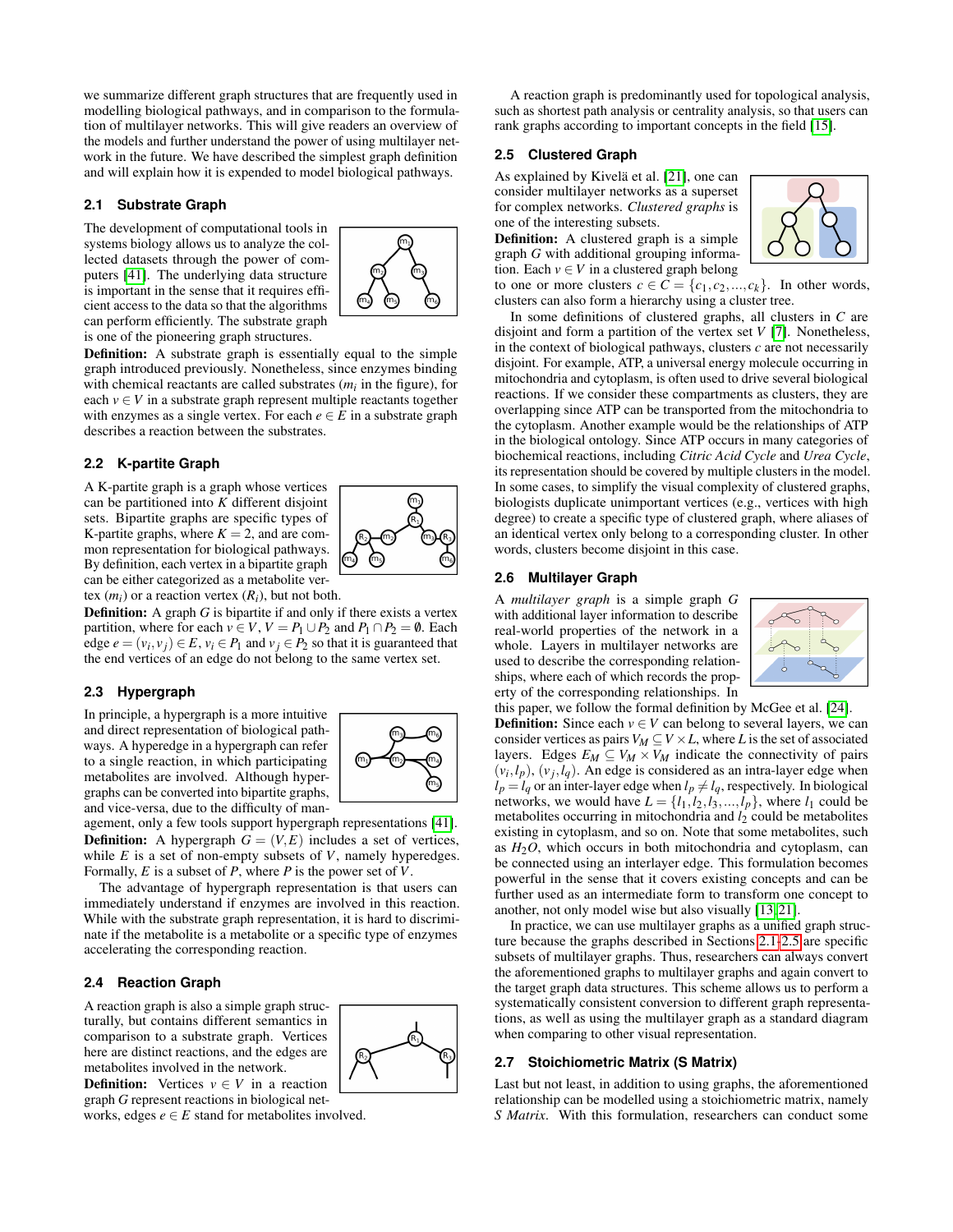stoichiometry-based pathway search methods which operate on the S matrix.

Definition: In a stoichiometric matrix, each data element (row) is a metabolite and each dimension (column) corresponds to biological reactions. The value can be positive or negative, which indicate the stoichiometric consumption of reactants and products, respectively. Unlike a directed graph repre-

|                | $R_1$        | R <sub>2</sub> | $R_3$        |  |
|----------------|--------------|----------------|--------------|--|
| $m_1$<br>$m_2$ | -1           | $\mathbf 0$    | 0            |  |
|                | $\mathbf{1}$ | $-1$           | 0            |  |
| m <sub>3</sub> | ı            | $\Omega$       | -1           |  |
| m <sub>4</sub> | 0            | 1              | 0            |  |
| m <sub>5</sub> | 0            | 1              | 0            |  |
| m <sub>6</sub> | $\mathbf 0$  | $\Omega$       | $\mathbf{1}$ |  |

sentation that inherits the reversibility information of a reaction, this concept needs to be defined along with additional constraints, for the Stoichiometric Matrix representations [\[41\]](#page-4-5). Graphs and Matrices are sibling representations of relationship models. Each of which has advantages and disadvantages, and can be inter-converted as well.

# <span id="page-2-0"></span>**3 BIOLOGICAL PATHWAY VISUALIZATION**

The purpose of developing pathway visualization is to convey the underlying knowledge of the data models to the users effectively. Ideally, the visualization is expected to reflect this information intuitively. Unfortunately, pathway visualization is still a challenging problem due to the size and the complexity of biological models. Moreover, the heterogeneity of biological networks makes the problem even worse, since it becomes difficult to develop a unified framework that supports various types of information. In this section, we aim to summarize the existing visualization techniques in comparison to the models described in the previous section. The focus includes both the overview diagram from the public biological databases and the machine-generated pathway diagrams.

#### **3.1 Diagrams from Biological Databases**

Biological databases enable researchers to store, analyze, and share biological information systematically [\[33,](#page-4-10) [43\]](#page-4-11). Metabolic pathway and protein function databases often give an overview map [\[29\]](#page-4-12) to firstly demonstrate the high-level structures of the organized biological information. *BioCyc Database Collection* is a Pathway/Genome Database, which collects metabolic and genome pathways of organisms. Its overview diagram, *Pathway Collage* [\[31\]](#page-4-13), contains user-specified pathways for an organism and can be arranged and customized on their user interfaces. This is a semi-automatic approach [\[18\]](#page-4-14), where smaller graphs are automatically computed [\[19\]](#page-4-15), followed by a manual arrangement to avoid overlaps [\[31\]](#page-4-13). Vertices here are small-molecule metabolites or proteins, and edges biochemical or transport reactions. The underlying graph here is a multi-faceted clustered graph.

*BRENDA* [\[4\]](#page-4-16) is an information system, which allows the users to search, filter, and retrieve enzyme functions and where a molecule is involved in the enzyme functions. Since 2017, the team introduced an overview map of the metabolic pathways, to visualize the enzyme and ligand information. The map has been created manually drawn using the network editor Cytoscape [\[35\]](#page-4-17), in order to create a map which is familiar to biochemists and similar to the maps in biological textbooks. The visualization is in a top-down fashion, where they show the category (approx. seven categories) using color boxes, and expanding the detailed pathways when clicking on the boxes. The current map contains ligand and enzyme as vertices and edges as reactions; therefore, it is a combination of clustered graph and bipartite graph representations.

*HMDB* [\[42\]](#page-4-18) contains detailed information about small molecule metabolites found in the human body. The visualization suite, SM-PDB [\[8\]](#page-4-19), provides an interactive interface to small human metabolic pathways, but the team did not integrate them into an overview map. The pathways in the database are hand-drawn pathways specific to humans. A vertex can be a metabolite or enzyme, and edges are reactions in the biological processes. The difference here is that the designer added background icons such as mitochondria or

endoplasmic reticulum, to describe the spatial location of the reactions in the physical world. The visualization uses a bipartite graph representation with annotated image labels.

*KEGG PATHWAY Database* [\[17\]](#page-4-20) collects manual-drawn pathway maps, which represent our knowledge on the molecular reactions. The vertices in the overview map are metabolites and edges are reactions, while the involved enzymes are integrated in a singe edge representation. The diagram is clean with only category information. The users need to click on a vertex or an edge to explore further details due to the complexity of the diagram. This overview diagram is a combination of clustered graph representation together with a user interface. *MANET database* [\[20\]](#page-4-21) is a database that allows users to trace the evolution of protein architecture in biomolecular networks. The interface supports scripts, query, and statistical analysis. The researchers utilize the pathway maps created from the KEGG database [\[17\]](#page-4-20), and thus do not have their own specification.

*Reactome* [\[36\]](#page-4-22) is the pioneering database, which incorporates fully automatic layout algorithms to assist navigation of human metabolic pathways. The system first provides a hierarchical visualization to show the relationship of biological pathway categories. Once the user selects a category, the system will zoom in and show a detailed pathway diagram. The collection of pathways is organized to show the relationship of pathway categories, then the detailed pathways, unlike the other databases, which tend to create a big overview map based on species. Vertices represent the participants of reactions, which are categorized into ten types, including complex, protein, and RNA. Edges in the pathway diagrams are reactions. The database uses a hypergraph representation for the information.

*ReconMap* [\[29\]](#page-4-12) is developed based on the genome-scale reconstruction of human metabolism, and provides an interface to access its content and associated omics data and simulation results. It is known as the largest hand-crafted human metabolic pathway map that facilitates an overview of the major biological processes in the human body. The vertices in the diagram are metabolites which are categorized based on their semantics, and edges represent biological processes. This overview diagram is arranged in a way that reactions happen in the same compartment in a cell are strictly placed within a certain representative region. To achieve this, some high-degree vertices are duplicated. This diagram is a combination of a clustered graph with disjoint clusters and a hypergraph representation.

*WikiPathways* [\[37\]](#page-4-23) is another collection of knowledge concerning biological pathways. Similar to HMDB, WikiPathways collects many promising pathway information but does not visually integrate them. Vertices here are metabolites and edges are reactions. The diagrams are using hypergraph representation.

Other well-known pathway diagrams (which are not databases) such as *Roche Biochemical Pathways* [\[25\]](#page-4-24), even embed chemical structures to guarantee the high quality of the pathway map. The diagram is considered as a hypergraph representation with large number of vertex annotations.

#### **3.2 Software-Assisted Pathway Diagrams**

Since new biological pathways are unceasingly introduced and added to pathway databases, pathway visualization has developed a series of variations to support pathway analysis. Recently, Murray et al. [\[27\]](#page-4-25) proposed a visualization task taxonomy for the analysis of biological pathway data. They summarize that relationship tasks are considered as the most common and essential tasks in their investigation, while they also point out that existing network visualization tools are not that fully suitable for biological pathways due to their limited capability [\[30,](#page-4-26) [39\]](#page-4-27). The more constraints added to the layout, the higher running time is needed. Since the layout problem is still resource-consuming, most of the techniques can handle graphs with up to 500 vertices.

For this reason, pathway visualization is commonly categorized into two types, which are an interactive exploration scheme on a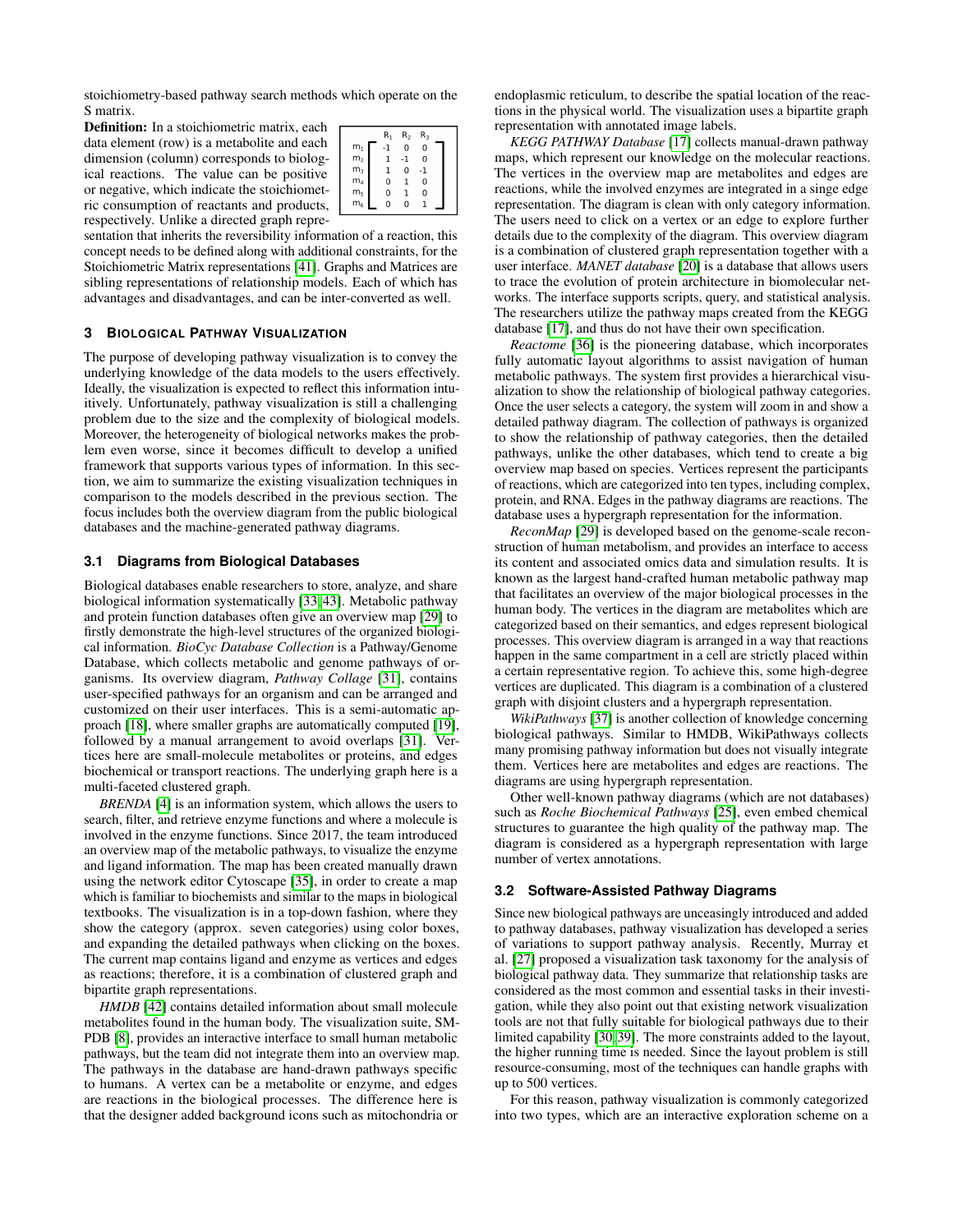static map, and a fully automatic layout approach. For the first case, the static map must be created in advance. Scientists need to either use pathway editors, such as CellDesigner [\[9\]](#page-4-28), SBGN-ED [\[22\]](#page-4-29), or Newt [\[34\]](#page-4-30) to create the pathway diagrams, or adopt conventional network analysis tools, such as Gephi [\[1\]](#page-4-31) and Cytoscape [\[35\]](#page-4-17) to apply standard layout approaches. While the maps are often of better visual quality, creating static maps often requires a lengthy trial and error process, until the design is finally satisfactory. With a nice hand-crafted map, biologists can rely on powerful user interactions with the maps to support a comprehensive understanding of the datasets. For example, basic interactions such as semantic zooming [\[10\]](#page-4-32) and visual aggregation [\[5,](#page-4-33) [6\]](#page-4-34) have been investigated to analyze large networks. Note that interaction has been proved useful for large network visualization, but it may also generate extra overhead for doing simple connectivity tasks [\[45\]](#page-4-35). Nevertheless, interaction provides us an alternative to expand and collapse the visualization in order to navigate and access our target of interests.

On the other hand, the second type requires sophisticated layout algorithms by introducing several pathway-specific constraints. Several research works focus on the visually pleasing and well readable layout of small biological networks. Gerasch et al. rebuild small KEGG pathway maps [\[12\]](#page-4-36) by removing unnecessary elements in the diagram, to conserve the original KEGG layout. The approach is built on top of hierarchical sub-networks to support user interaction. Jenson and Papi present MetDraw, an approach that generates pathway diagrams using a familiar graph library GraphViz, together with overlaying omics data [\[16\]](#page-4-37). Li and Kurata formulate the pathway diagram using an annealing procedure [\[23\]](#page-4-38).

The idea is to arrange vertices on a 2D square grid to exhibit cluster information and produce a compact diagram. Bachmaier et al. [\[2\]](#page-4-39) also summarize several pathway layout approaches extended from the well-known force-directed technique. Wu et al. [\[44\]](#page-4-40) introduced a new design for biological pathways, where an urban map metaphor is used to maintain the readability of low-level and high-level relationship for larger networks, such as human metabolic pathways. Several pathway visualization toolkits are also investigated in the state-of-the-art literature [\[2,](#page-4-39) [11,](#page-4-41) [32,](#page-4-42) [38\]](#page-4-43). Most automatic layout approaches rely on constrained layout techniques, which often assume the input graph is simple and thus restricts the visual representation of biological pathways. Since the multilayer network concept is considered as a framework for the graph formulation of a complex system, it thus can serve as an intermediate structure to convert between different graph models and visualizations.

#### <span id="page-3-0"></span>**4 FUTURE CHALLENGES OF PATHWAY VISUALIZATION**

After investigating the commonly used pathway databases, we summarize the challenges as follows:

Structural Motifs: Structural network motifs are simplified and representative patterns that show the most common structures in the biological networks. Besides, the motifs that abstract the shapes of metabolites can provide insight during simulation and analysis [\[25\]](#page-4-24). One interesting aspect of these motifs is that they provide a visual summary for the structures so that the visualization is clean and readers can intuitively understand the knowledge behind it [\[40\]](#page-4-44). Technically, this introduces another challenge since the screen space reserved for the motifs should be balanced with the network layout, which implies a difficult layout challenge for multilayer networks. Global vs. Local Relationship for Biological Tasks: As reported by Murray et al. [\[27\]](#page-4-25), detailed relationship information, as well as the corresponding aspects, are expected to be clearly presented for analysis or educational purposes in a pathway visualization. This implies that any well-organized layer structures should be compatible with the high-level and detailed-level connectivity of biological pathways. Aside from pathway modeling, a visual hierarchy in multilayer networks should be explicitly developed in order to maximally reduce the cognitive work load of the visualization users.

Scalability and Interactivity: Scalability and interactivity are key factors for all of the visualization techniques. This is especially significant for pathway analysis because the new findings impact the field frequently. A typical example is the study of *glucose*, which was considered as a fast supply of energy initially but later on is also found to have a strong activation of cancer metabolism. This changes the topology of the graph along time. We, therefore, have a strong need for dynamic layout approaches, and this must be applied to large graphs since there are thousands of metabolites and reactions in human metabolism.

Application-Oriented Approach: In the past decades, scientists often appreciate more general visualization techniques for networks so that they can be easily applied to different research fields. Nonetheless, since the field in biology is becoming more and more complex, and several properties in the domain may not exist in other domains, a domain-specific approach is required. This is because a general approach is not specialized enough to support the regular analysis, which also generates a lot of overhead for domain scientists.

Dynamics and Time-dependency: Time is another important factor. How to incorporate time as an axis in multilayer networks is still an open research question because it adds another complexity in both modeling and visualization.

Uncertainty: The current biological network is deterministic based on experiment settings. However, in the real-world case, some pathway interactions can be significant, while some are not. This information could provide more insight into the effectiveness of drugs during development and should be considered as one primary direction in the next research generation.

Comparative vis, translation between layout and visualization: Since the data collected in biology is heterogeneous, researchers would like to compare similar and dissimilar pathways across different organisms, cell compartments, and species, to investigate potential solutions for the interesting research questions. Multilayer networks facilitate this opportunity since they integrate the heterogeneity into a standard scheme, and therefore enable researchers to retrieve and provide a framework for the application of advanced visualization techniques.

#### <span id="page-3-1"></span>**5 CONCLUSION AND FUTURE WORK**

In this paper, we summarize the roles and challenges of various graph structures used in biological pathway modeling and visualization. Meanwhile, we collect frequently used hand-crafted and machine-generated pathway maps, to give an overview on how the graph, as well as multilayer networks, can be employed in the domain. Finally, we summarize the potential research challenges and directions for multilayer network visualization, in the context of biological pathways.

In the future, we attempt to investigate, step-by-step, the aforementioned challenges, to further develop a unified biological pathway visualization technology. Our first task is to conduct a general framework that integrates various graph models by using multilayer networks as central data structures. This can be an exciting research direction in the sense that scientists can explicitly select and switch the corresponding graph visualization based on their preferences. This also facilitates the possibility to convert or translate among different network visualizations to cognitively support data analysis for various purposes.

#### **ACKNOWLEDGMENTS**

The project has received funding from the EU Horizon 2020 research and innovation programme under the MSCA grant No. 747985, from the Vienna Science and Technology Fund (WWTF) grant No. VRG11-010, from the Austrian Science Fund (FWF) grant No. P31119, and from King Abdullah University of Science and Technology (KAUST) through award BAS/1/1680-01-01.